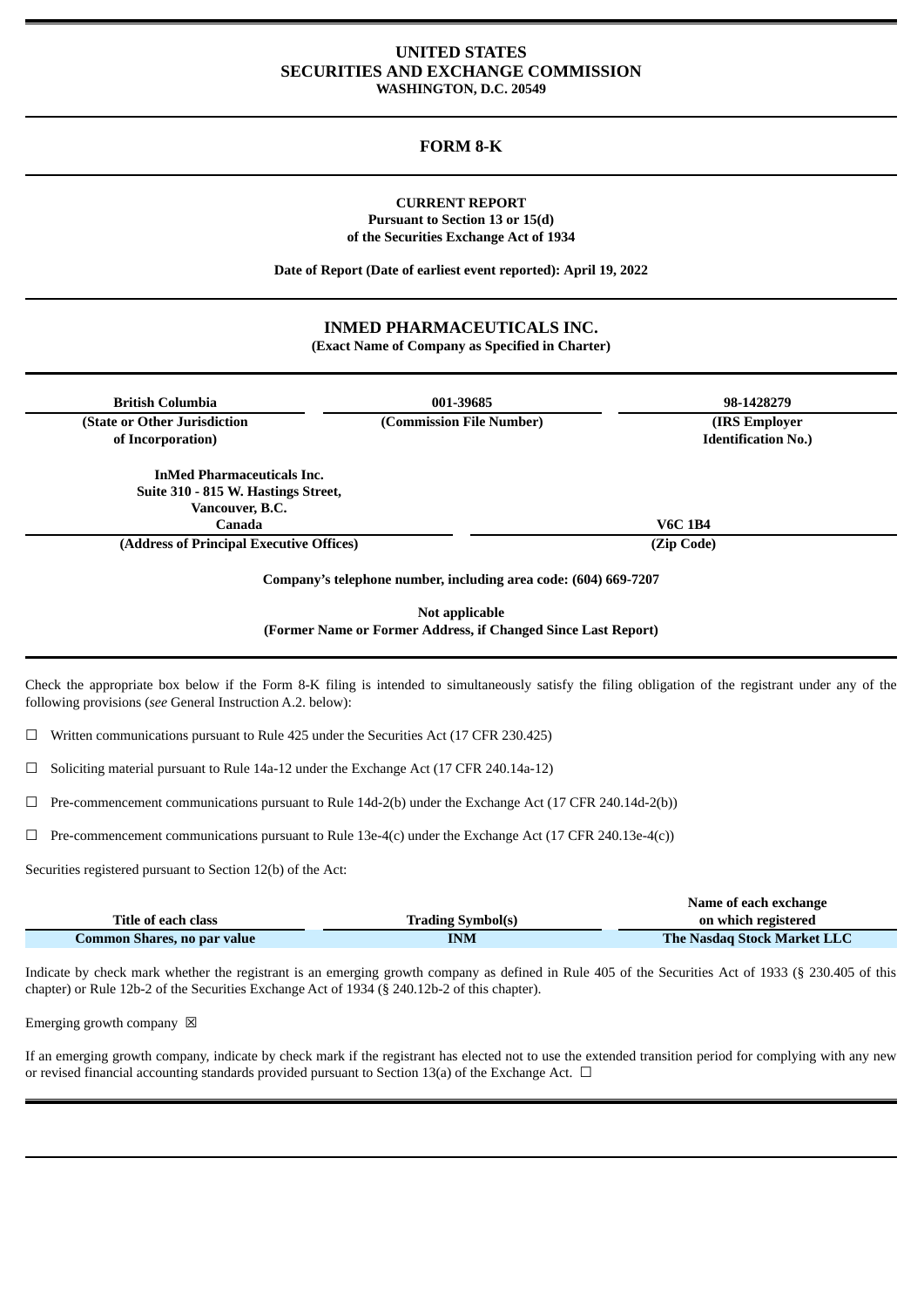# **Item 7.01 Regulation FD Disclosure.**

On April 19, 2022, the Company announced that the Company's executive team will be participating in several investor events throughout April and May 2022.

The information set forth in this Item 7.01, including Exhibits 99.1, is being furnished and shall not be deemed "filed" for purposes of Section 18 of the Securities Exchange Act of 1934, as amended (the "Exchange Act"), or otherwise subject to the liabilities of that section. The information set forth in this Item 7.01, including Exhibit 99.1, shall not be deemed incorporated by reference into any other filing under the Securities Act of 1933, as amended, or the Exchange Act, except as shall be expressly set forth by specific reference in such a filing.

### **Item 9.01. Financial Statements and Exhibits.**

# (d) Exhibits:

The following exhibits shall be deemed to be furnished, and not filed:

| <b>Exhibit No.</b> | <b>Description</b>                                                                                      |
|--------------------|---------------------------------------------------------------------------------------------------------|
| 99.1               | News release, dated April 19, 2022                                                                      |
| 104                | Cover Page Interactive Data File (embedded within the Inline XBRL document and included as Exhibit 101) |

1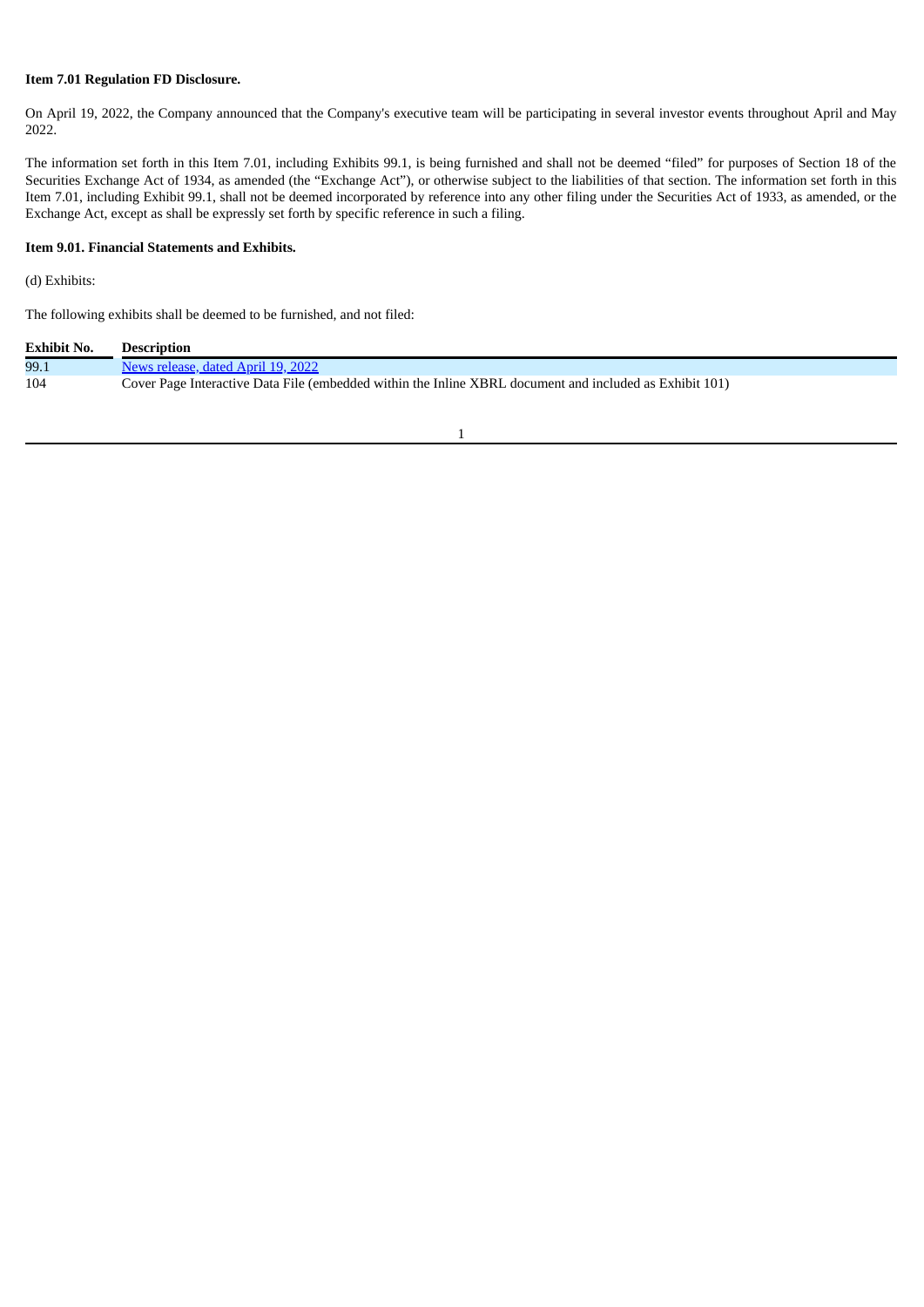# **SIGNATURES**

Pursuant to the requirements of the Securities Exchange Act of 1934, the registrant has duly caused this report to be signed on its behalf by the undersigned hereunto duly authorized.

INMED PHARMACEUTICALS INC.

Date: April 19, 2022 By: /s/ Brenda Edwards

Brenda Edwards Interim, Chief Financial Officer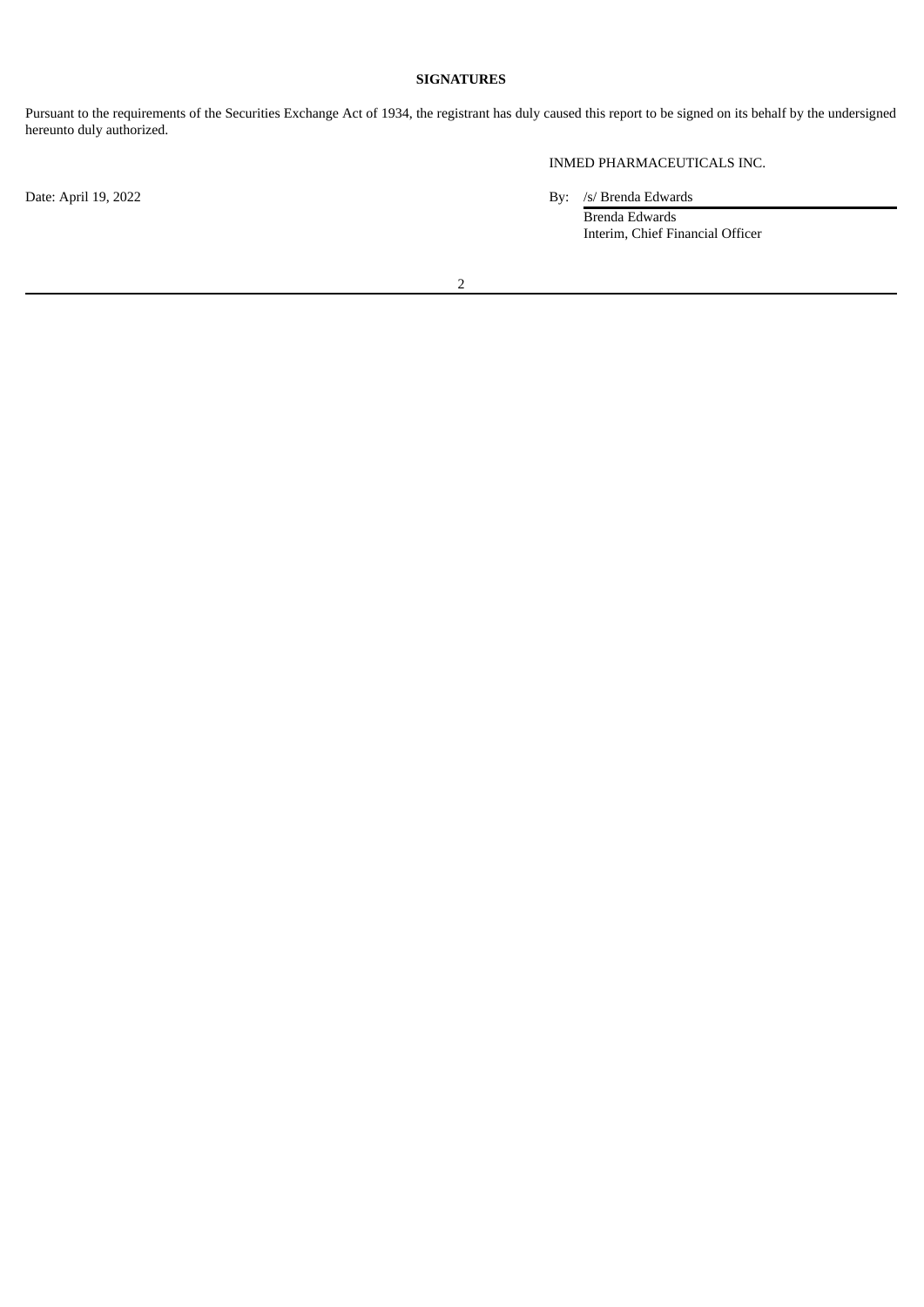# **NASDAQ: INM**

<span id="page-3-0"></span>

Suite 310-815 W. Hastings St. Vancouver, BC, Canada V6C 1B4 Tel: +1.604.669.7207 Email: info@inmedpharma.com www.inmedpharma.com

### **InMed to Participate in Upcoming Investor Conferences in April and May 2022**

Vancouver BC – April 19, 2022 – **InMed Pharmaceuticals Inc.** ("**InMed**" or the "Company") (Nasdaq: **INM**), a leader in the research, development, manufacturing and commercialization of rare cannabinoids, announces that the Company's executive team will be participating in several investor events throughout April and May 2022.

## **Benzinga Spring Cannabis Capital Conference**

**Date:** April 20 - 21, 2022 **Location:** Fontainebleau Miami Beach, Florida **Registration:** Those interested in attending the event can register here.

Management will be available for virtual one-on-one meetings with institutions and industry representatives. To request 1-on-1 meetings with the Company please contact investor relations at ir@inmedpharma.com.

## **Canaccord Genuity's 6 th Annual Global Cannabis Conference**

**Date:** May 11, 2022 **Location**: Virtual **Presentation:** The webcast recording will be available on InMed's investor relations website here.

Management will be available for virtual one-on-one meetings with institutional and corporate clients of the firm. To request 1-on-1 meetings with the Company, please contact your Canaccord institutional representative. More information on the Canaccord Cannabis Conference can be found here.

#### **H.C. Wainwright Global Investment Conference**

**Date:** May 23-26, 2022 **Location:** Virtual **Presentation:** The webcast recording will also be accessible on InMed's investor relations website and can be found here.

Management will be available for virtual one-on-one meetings with institutional and corporate clients of the firm. To request 1-on-1 meetings with the Company, please contact your H.C Wainwright institutional representative.